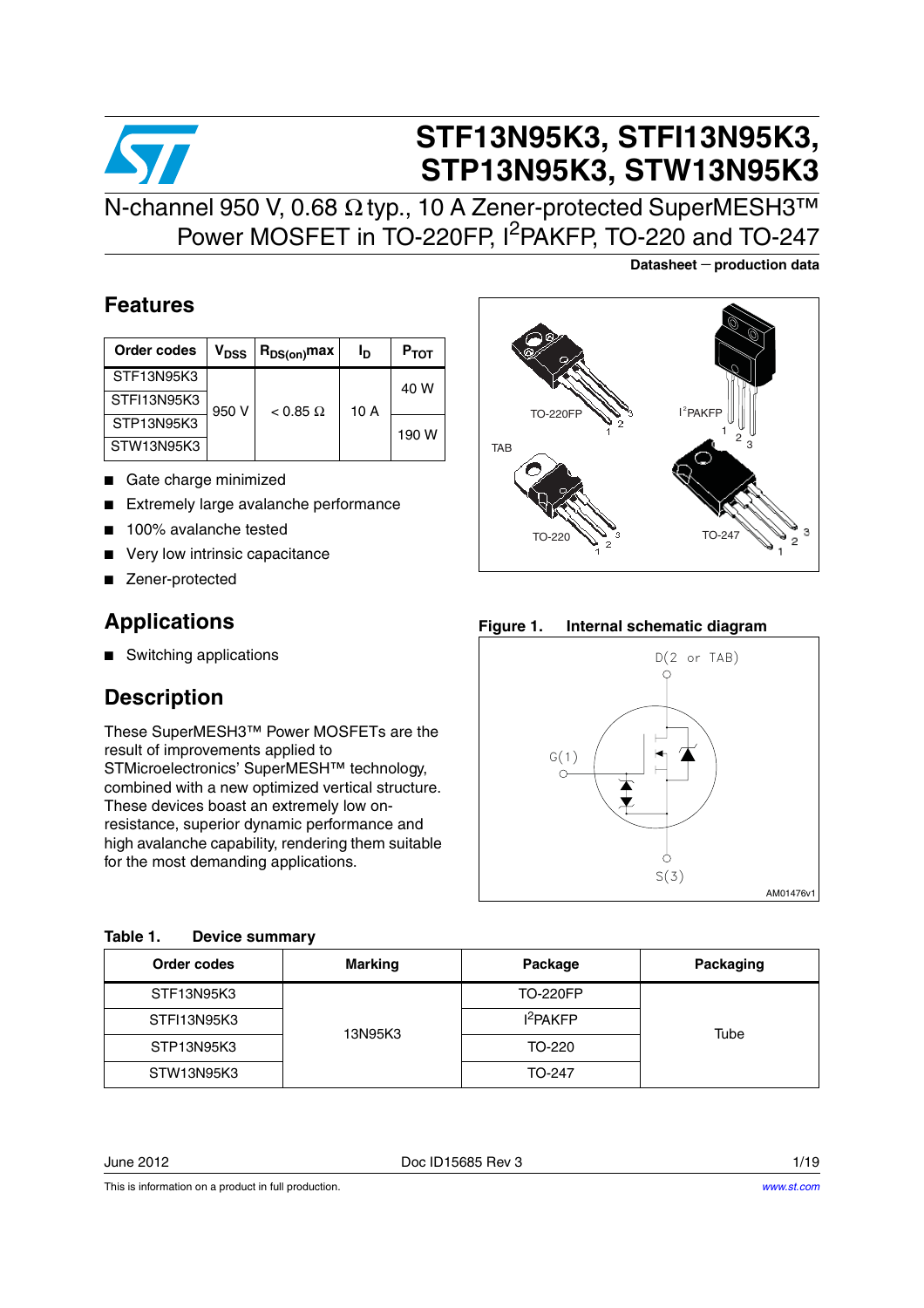# **Contents**

| $1 \quad \blacksquare$ |  |
|------------------------|--|
| $\overline{2}$         |  |
|                        |  |
| 3                      |  |
| $\overline{4}$         |  |
| 5                      |  |

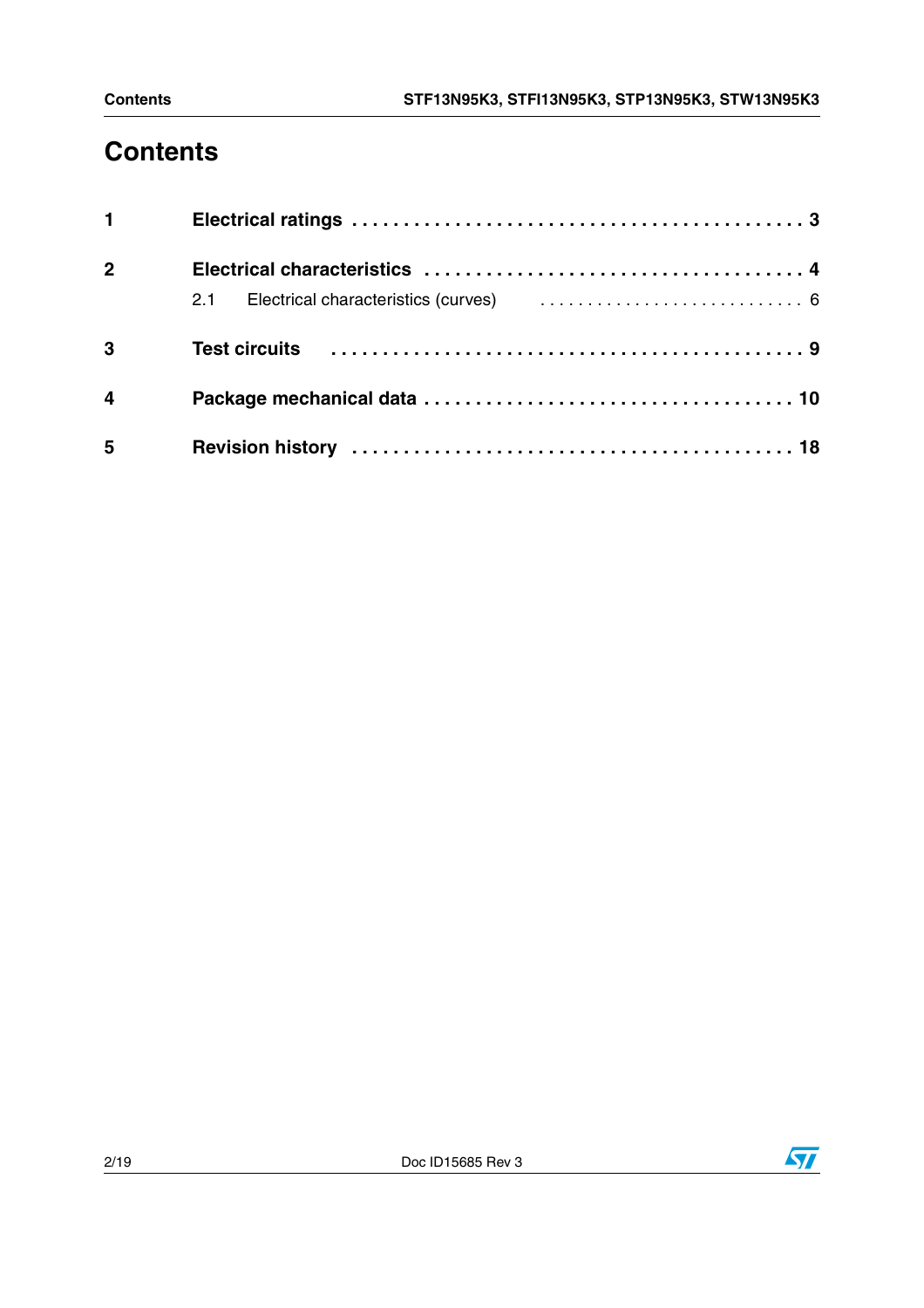## <span id="page-2-0"></span>**1 Electrical ratings**

|                           |                                                                                                                      | Value                   |                                              |      |
|---------------------------|----------------------------------------------------------------------------------------------------------------------|-------------------------|----------------------------------------------|------|
| Symbol                    | <b>Parameter</b>                                                                                                     | TO-220<br><b>TO-247</b> | <b>TO-220FP</b><br><b>I<sup>2</sup>PAKFP</b> | Unit |
| $V_{DS}$                  | Drain source voltage                                                                                                 |                         | 950                                          | v    |
| $V_{GS}$                  | Gate-source voltage                                                                                                  |                         | ± 30                                         | v    |
| l <sub>D</sub>            | Drain current (continuous) at $T_C = 25$ °C                                                                          | 10                      | $10^{(1)}$                                   | A    |
| Iр                        | Drain current (continuous) at $T_C = 100 °C$                                                                         | 6                       | $6^{(1)}$                                    | A    |
| $I_{DM}$ <sup>(2)</sup>   | Drain current (pulsed)                                                                                               | 40                      | $40^{(1)}$                                   | A    |
| $P_{TOT}$                 | Total dissipation at $T_C = 25 °C$                                                                                   | 190                     | 40                                           | w    |
| $I_{AR}$                  | Max current during repetitive or single<br>pulse avalanche (pulse width limited by<br>$\mathsf{T}_{\mathsf{imax}}$ ) | 13                      |                                              | A    |
| $E_{AS}$                  | Single pulse avalanche energy<br>(starting T <sub>J</sub> = 25 °C, $I_{D} = I_{AS}$ , $V_{DD} = 50 V$ )              | 400                     |                                              | mJ   |
| V <sub>ISO</sub>          | Insulation withstand voltage (RMS) from<br>all three leads to external heat sink<br>$(t = 1 s; TC = 25 °C)$          | 2500                    |                                              | v    |
| $dv/dt$ <sup>(3)</sup>    | Peak diode recovery voltage slope                                                                                    | 9                       |                                              | V/ns |
| $T_i$<br>$T_{\text{stg}}$ | Operating junction temperature<br>Storage temperature                                                                | - 55 to 150             |                                              | °C   |

#### <span id="page-2-1"></span>Table 2. **Absolute maximum ratings**

1. Limited by maximum junction temperature.

2. Pulse width limited by safe operating area.

3.  $I_{SD}$  ≤ 10 A, di/dt ≤ 400 A/µs, V<sub>Peak</sub> ≤V<sub>(BR)</sub>pss.

#### <span id="page-2-2"></span>**Table 3. Thermal data**

| Symbol    | <b>Parameter</b>                     | <b>TO-220</b> | <b>TO-247</b> | <b>TO-220FP</b><br><b>I<sup>2</sup>PAKFP</b> | <b>Unit</b> |  |
|-----------|--------------------------------------|---------------|---------------|----------------------------------------------|-------------|--|
| Rthj-case | Thermal resistance junction-case max | 0.66          |               | 3.13                                         | °C/W        |  |
| Rthi-amb  | Thermal resistance junction-amb max  | 62.5          | 50            | 62.5                                         | °C/W        |  |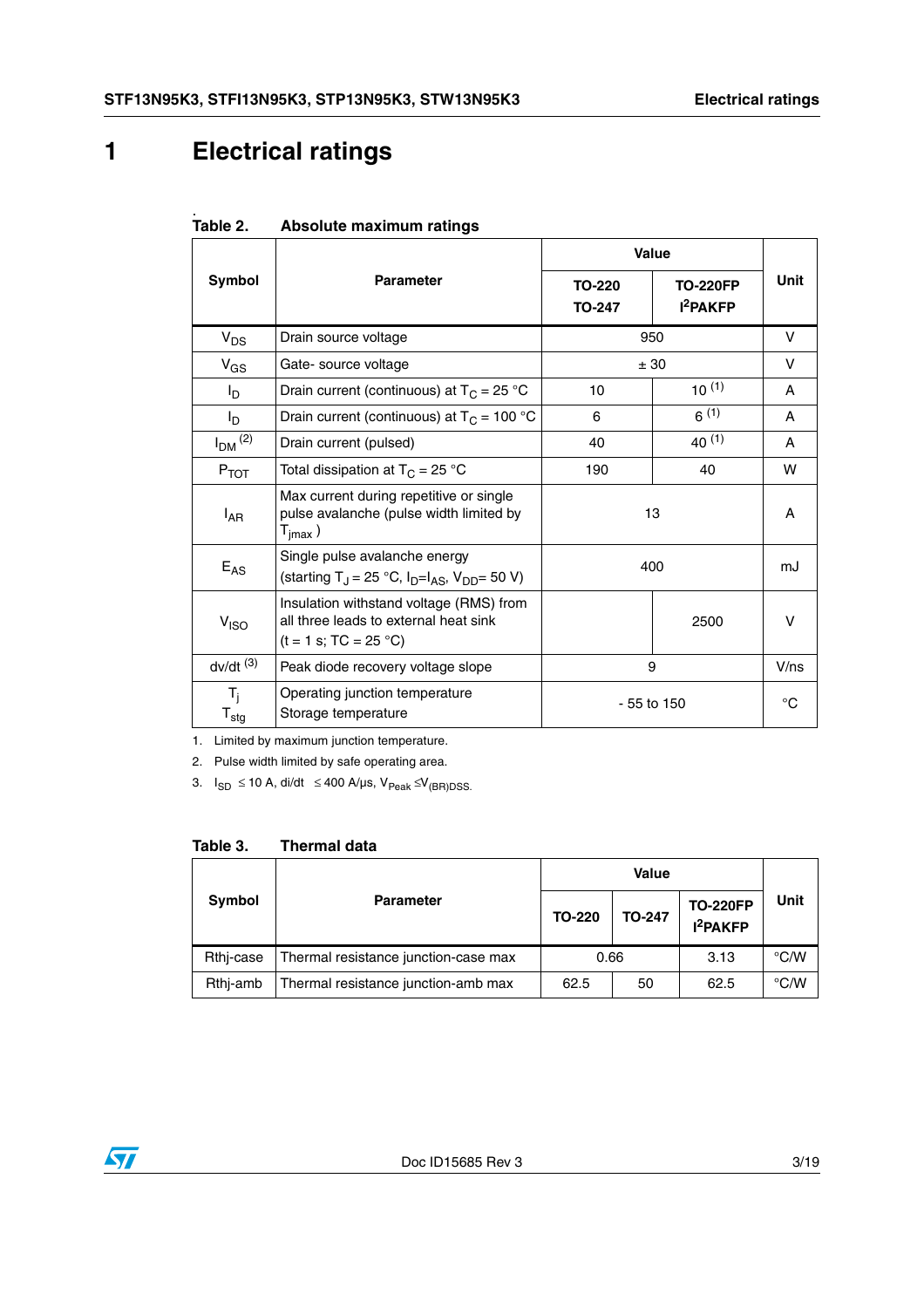### <span id="page-3-0"></span>**2 Electrical characteristics**

 $(T_{\text{CASE}} = 25 \text{ °C}$  unless otherwise specified)

| Symbol                  | <b>Parameter</b>                                    | <b>Test conditions</b>                         | Min. | Typ. | Max. | Unit     |
|-------------------------|-----------------------------------------------------|------------------------------------------------|------|------|------|----------|
| $V_{(BR)DSS}$           | Drain-source breakdown<br>voltage                   | $I_D = 1$ mA, $V_{GS} = 0$                     | 950  |      |      | v        |
| <b>I</b> <sub>DSS</sub> | Zero gate voltage drain<br>current ( $V_{GS} = 0$ ) | $V_{DS}$ = 950V,<br>$V_{DS}$ = 950V, Tc=125 °C |      |      | 50   | μA<br>μA |
| l <sub>GSS</sub>        | Gate body leakage current<br>$(V_{DS} = 0)$         | $V_{GS} = \pm 20 V$                            |      |      | ±10  | μA       |
| $V_{GS(th)}$            | Gate threshold voltage                              | $V_{DS} = V_{GS}$ , $I_D = 100 \mu A$          | 3    | 4    | 5    | v        |
| $R_{DS(on)}$            | Static drain-source on-<br>resistance               | $V_{GS}$ = 10 V, $I_{D}$ = 5 A                 |      | 0.68 | 0.85 | Ω        |

#### **Table 4. On/off states**

#### **Table 5. Dynamic**

| Symbol                     | <b>Parameter</b>                         | <b>Test conditions</b>                 | Min. | Typ. | Max. | <b>Unit</b> |
|----------------------------|------------------------------------------|----------------------------------------|------|------|------|-------------|
| $C_{\text{iss}}$           | Input capacitance                        |                                        |      | 1620 |      | pF          |
| $C_{\text{oss}}$           | Output capacitance                       | $V_{DS}$ = 100 V, f=1 MHz, $V_{GS}$ =0 |      | 117  |      | pF          |
| $C_{\text{rss}}$           | Reverse transfer<br>capacitance          |                                        |      | 1.2  |      | pF          |
| $C_{o(tr)}^{(1)}$          | Equivalent capacitance time<br>related   | $V_{GS} = 0$ , $V_{DS} = 0$ to 760 V   | ٠    | 115  |      | pF          |
| $\mathrm{C_{o(er)}}^{(2)}$ | Equivalent capacitance<br>energy related |                                        | ٠    | 131  |      | pF          |
| $R_G$                      | Intrinsic gate resistance                | $f = 1$ MHz open drain                 | -    | 2.3  |      | Ω           |
| $Q_{q}$                    | Total gate charge                        | $V_{DD}$ = 760 V, $I_D$ = 10 A         |      | 51   |      | nC          |
| $Q_{gs}$                   | Gate-source charge                       | $V_{GS} = 10 V$                        | ۰    | 10   |      | пC          |
| $\mathsf{Q}_{\mathsf{gd}}$ | Gate-drain charge                        | (see Figure 20)                        |      | 30   |      | пC          |

1. Time related is defined as a constant equivalent capacitance giving the same charging time as  $C_{\rm oss}$  when  $V_{\rm DS}$  increases from 0 to 80%  $V_{\rm DSS}$ 

2. Energy related is defined as a constant equivalent capacitance giving the same stored energy as  $C_{\rm oss}$  when V<sub>DS</sub> increases from 0 to 80% V<sub>DSS</sub>

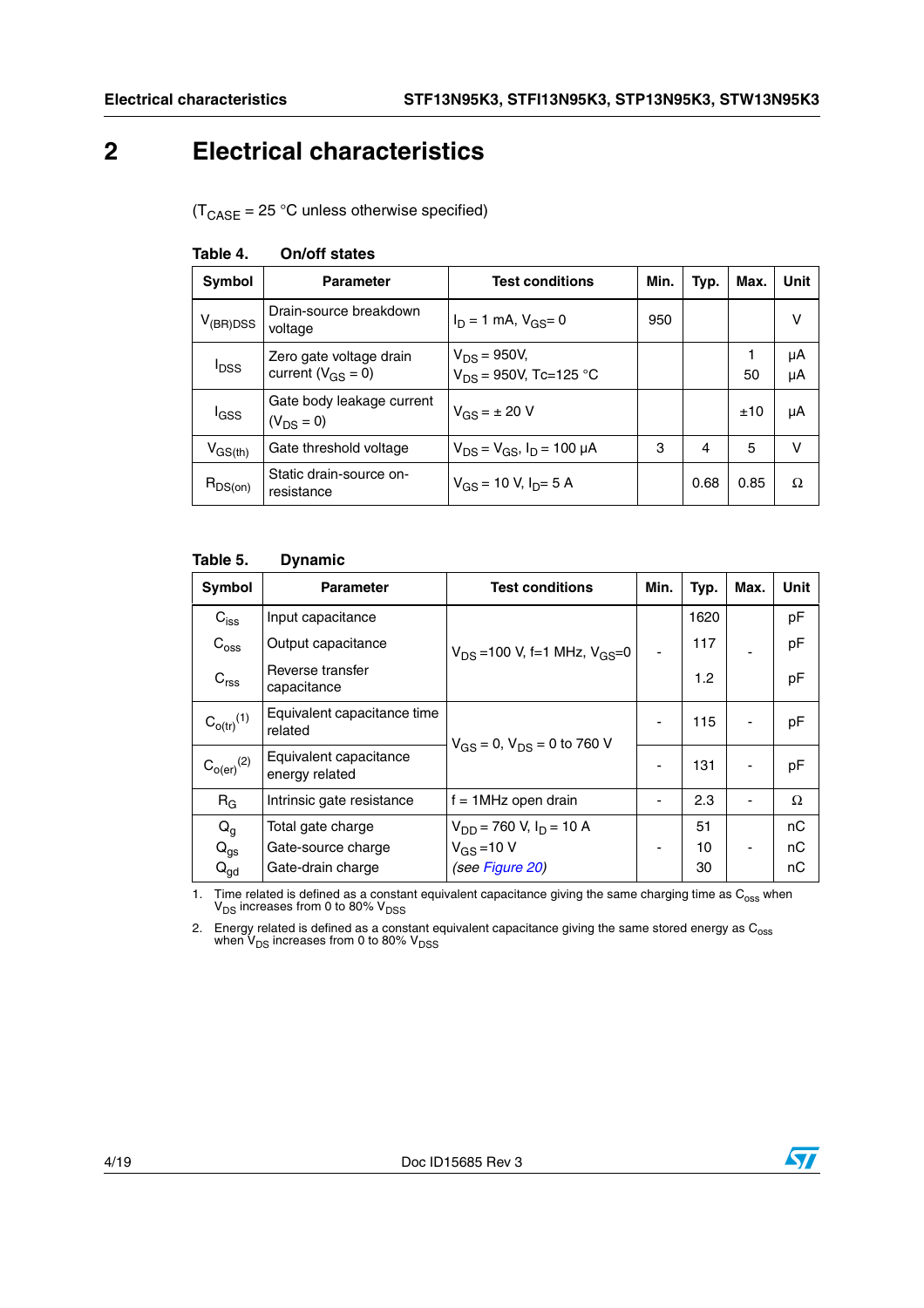| Symbol                                                | <b>Parameter</b>                                                    | <b>Test conditions</b>                                                                         | Min. | Typ.                 | Max. | Unit                 |
|-------------------------------------------------------|---------------------------------------------------------------------|------------------------------------------------------------------------------------------------|------|----------------------|------|----------------------|
| <sup>I</sup> d(on)<br>t,<br><sup>I</sup> d(off)<br>t. | Turn-on delay time<br>Rise time<br>Turn-off delay time<br>Fall time | $V_{DD}$ = 475 V, I <sub>D</sub> = 5 A,<br>$R_G = 4.7 \Omega V_{GS} = 10 V$<br>(see Figure 22) |      | 18<br>16<br>50<br>21 |      | ns<br>ns<br>ns<br>ns |

**Table 6. Switching times**

### **Table 7. Source drain diode**

| Symbol                                   | <b>Parameter</b>                                                             | <b>Test conditions</b>                                                                          | Min. | Typ.            | Max.     | Unit          |
|------------------------------------------|------------------------------------------------------------------------------|-------------------------------------------------------------------------------------------------|------|-----------------|----------|---------------|
| $I_{SD}$                                 | Source-drain current<br>Source-drain current (pulsed)                        |                                                                                                 |      |                 | 10<br>40 | mA<br>A       |
| <b>I</b> SDM<br>$V_{SD}$ <sup>(1)</sup>  | Forward on voltage                                                           | $I_{SD}$ = 10 A, $V_{GS}$ =0                                                                    |      |                 | 1.6      | v             |
| $t_{rr}$<br>$Q_{rr}$<br><b>I</b> RRM     | Reverse recovery time<br>Reverse recovery charge<br>Reverse recovery current | $I_{SD}$ = 10 A, $V_{DD}$ = 60 V<br>$di/dt = 100$ A/ $\mu$ s,<br>(see Figure 21)                |      | 500<br>9<br>36  |          | ns<br>μC<br>A |
| $t_{rr}$<br>$Q_{rr}$<br><sup>I</sup> RRM | Reverse recovery time<br>Reverse recovery charge<br>Reverse recovery current | $I_{SD}$ = 10 A, $V_{DD}$ = 60 V<br>$di/dt = 100$ A/ $\mu$ s,<br>Tj=150 $°C$ (see<br>Figure 21) |      | 624<br>11<br>37 |          | ns<br>μC<br>A |

1. Pulsed: pulse duration =  $300 \,\mu s$ , duty cycle  $1.5\%$ 

| Table 8. | <b>Gate-source Zener diode</b> |  |
|----------|--------------------------------|--|
|          |                                |  |

| <b>Symbol</b>           | <b>Parameter</b>                                        | <b>Test conditions</b> | Min. | Typ. | Max. | Unit |
|-------------------------|---------------------------------------------------------|------------------------|------|------|------|------|
| <b>BV<sub>GSO</sub></b> | Gate-source breakdown voltage   Igs ± 1mA, (open drain) |                        | 30   | -    |      |      |

The built-in-back Zener diodes have specifically been designed to enhance not only the device's ESD capability, but also to make them safely absorb possible voltage transients that may occasionally be applied from gate to source. In this respect the Zener voltage is appropriate to achieve an efficient and cost-effective intervention to protect the device's integrity. These integrated Zener diodes thus avoid the usage of external components.

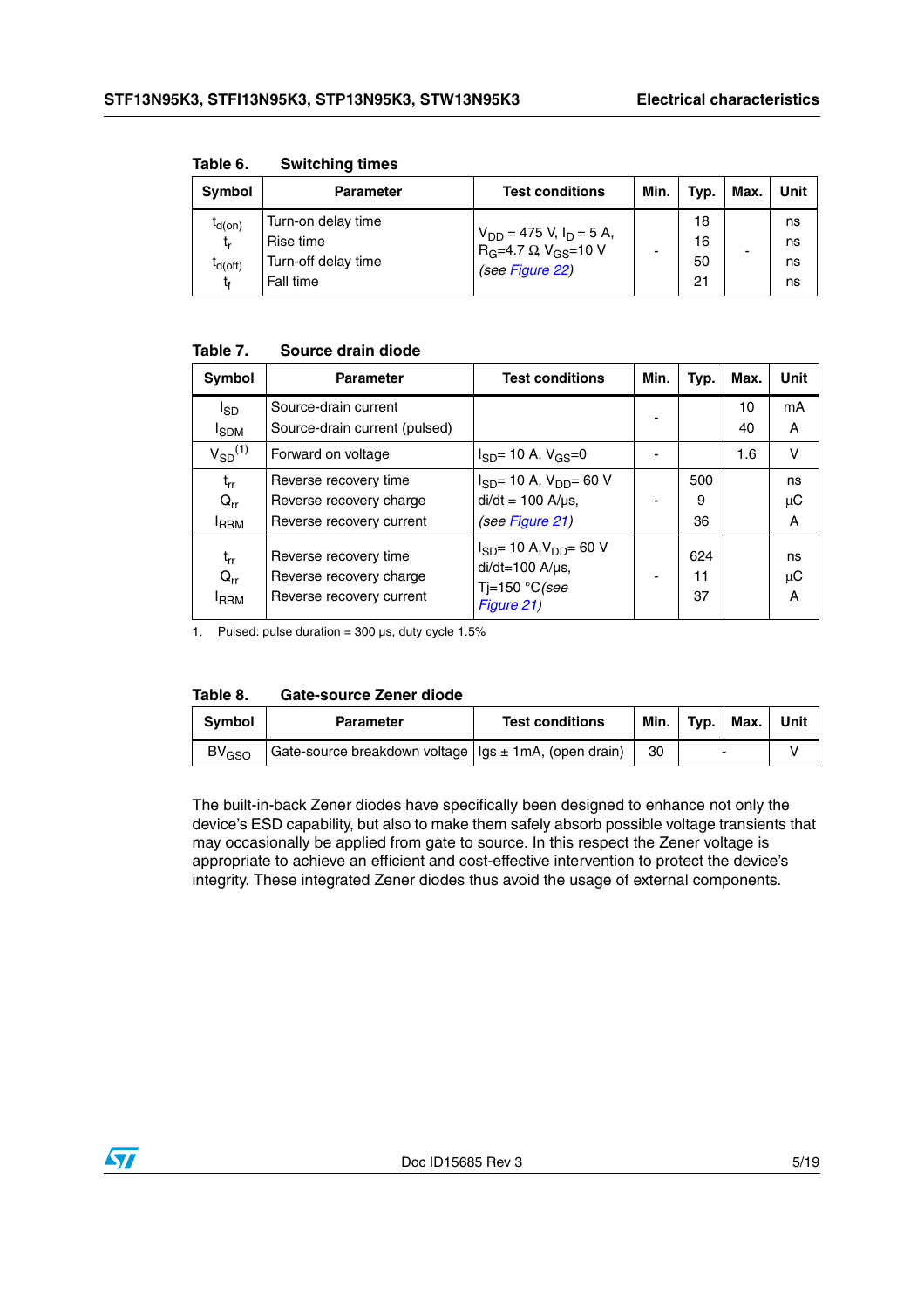### <span id="page-5-0"></span>**2.1 Electrical characteristics (curves)**

<span id="page-5-1"></span>

<span id="page-5-2"></span>**Figure 3. Thermal impedance for TO-220FP and I2PAKFP**



 $10^{-3}$  $10^{-5}$ 

 $\frac{1}{10^{-3}}$ 

 $10^{-2}$ 

 $10^{-1}$  t<sub>p</sub> $(s)$ 

 $10^{-4}$ 

 $0.1$ <sub>0.1</sub>

1 10 100 VDS(V)

 $Tc = 25^\circ C$ Single pulse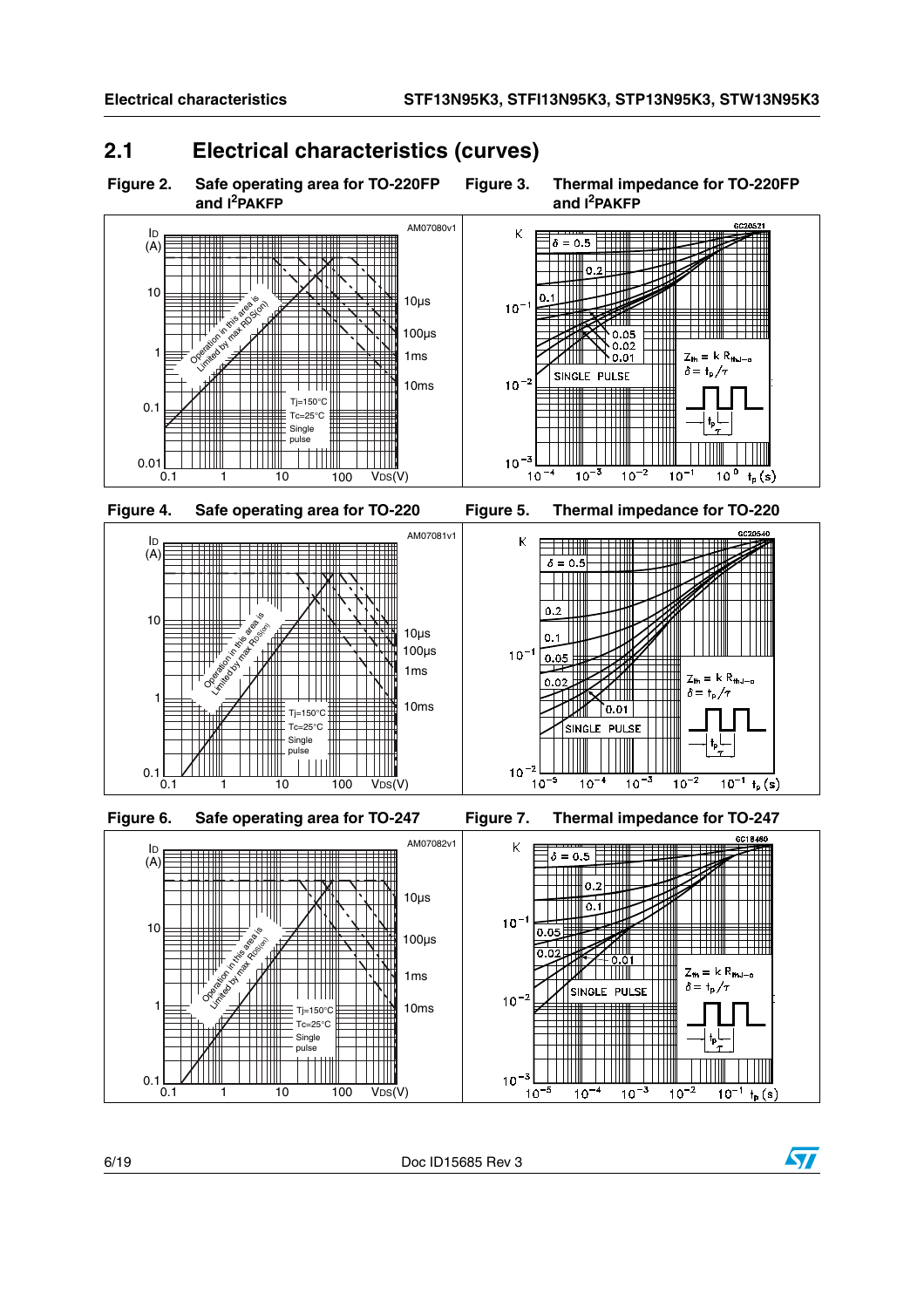AM07086v1









Figure 12. Capacitance variations **Figure 13. Output capacitance stored energy** 

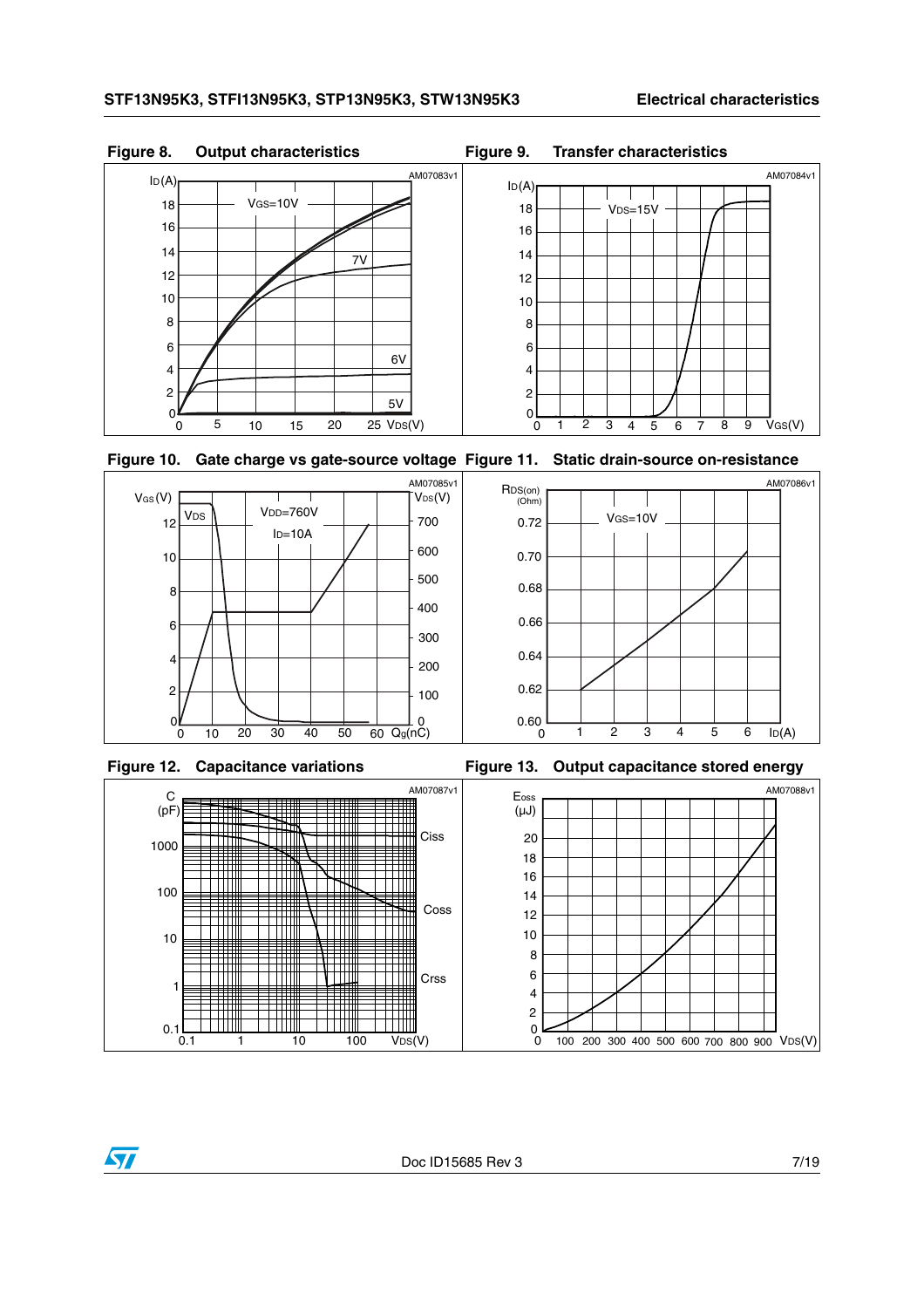#### **Figure 14. Normalized gate threshold voltage vs temperature**



**Figure 16. Source-drain diode forward characteristics**



**Figure 18. Maximum avalanche energy vs starting Tj**



#### **Figure 15. Normalized on-resistance vs temperature**



Figure 17. Normalized B<sub>VDSS</sub> vs temperature



 $\bm{\varpi}$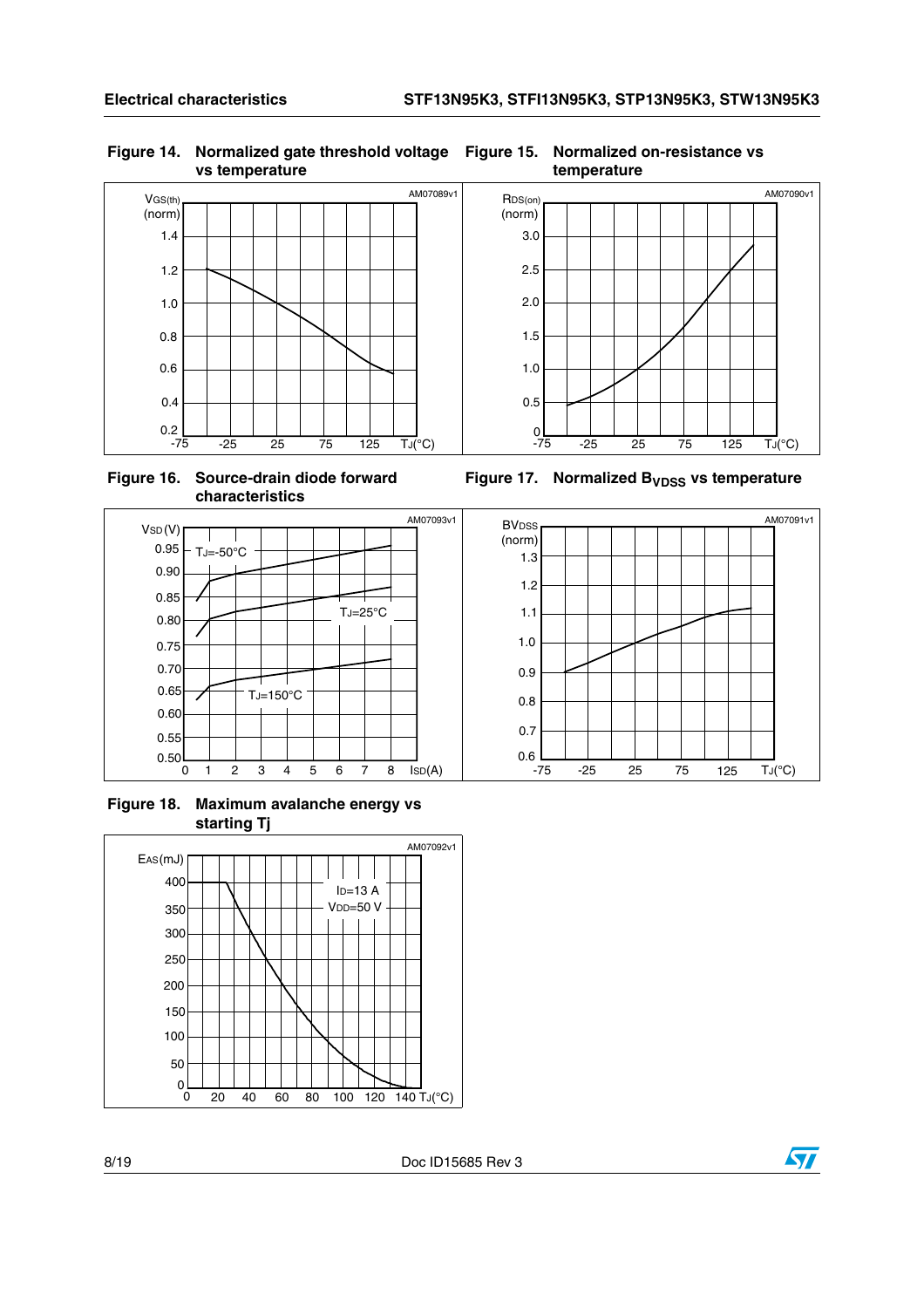### <span id="page-8-0"></span>**3 Test circuits**

**Figure 19. Switching times test circuit for resistive load**





<span id="page-8-3"></span>







#### VDD 12V  $47k\Omega$   $\frac{1}{4}$  1kΩ 100nF IG=CONST 100Ω Vi=20V=VGMAX  $\frac{1}{1}$  D.U.T. ⊖ 2200

<span id="page-8-1"></span>**Figure 20. Gate charge test circuit**



<span id="page-8-2"></span>**Figure 22. Unclamped inductive load test circuit**





 $\bm{\nabla}$ 

 $\frac{1}{90\%}$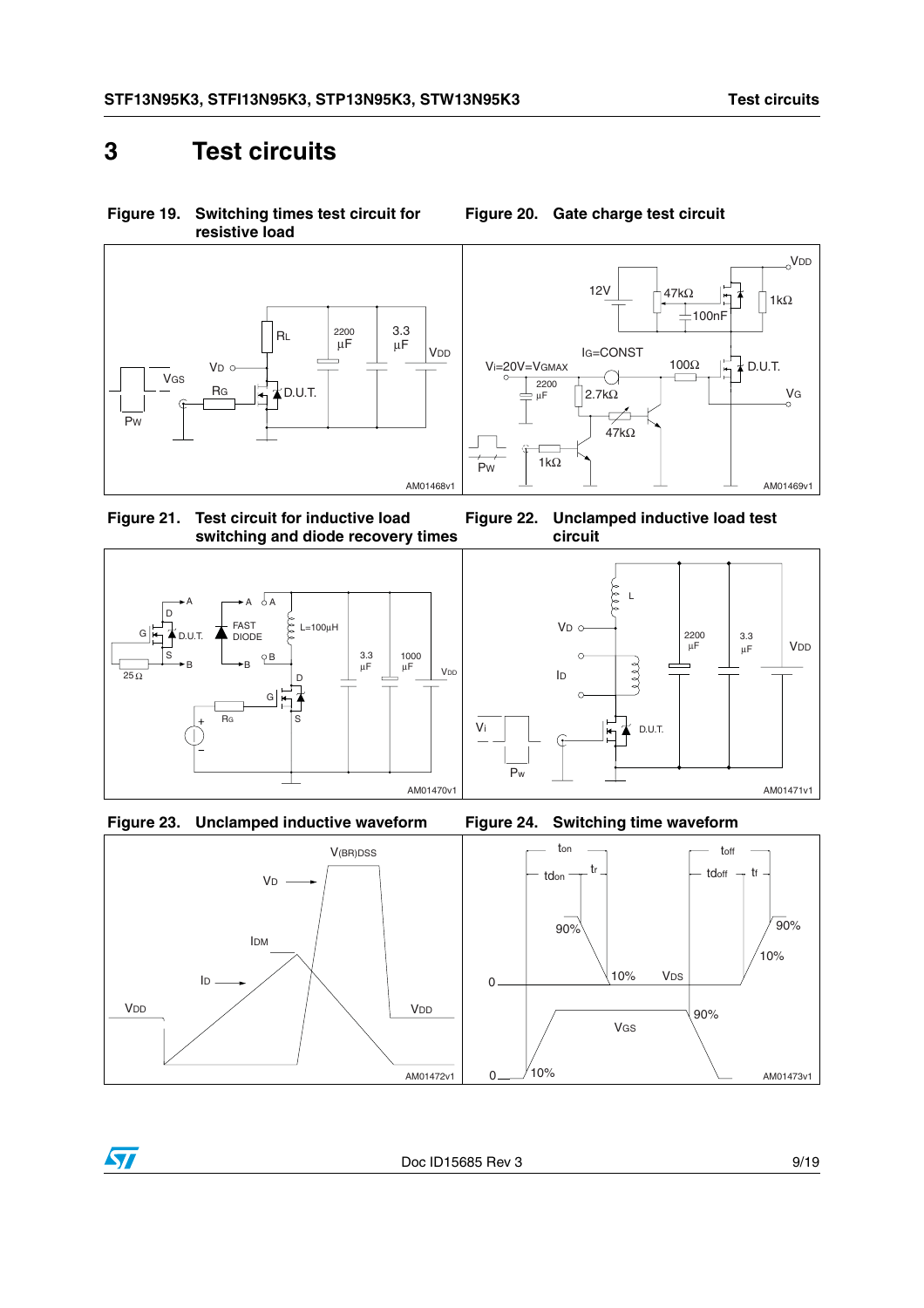### <span id="page-9-0"></span>**4 Package mechanical data**

In order to meet environmental requirements, ST offers these devices in different grades of ECOPACK $^{\circledR}$  packages, depending on their level of environmental compliance. ECOPACK $^{\circledR}$ specifications, grade definitions and product status are available at: www.st.com. ECOPACK® is an ST trademark.

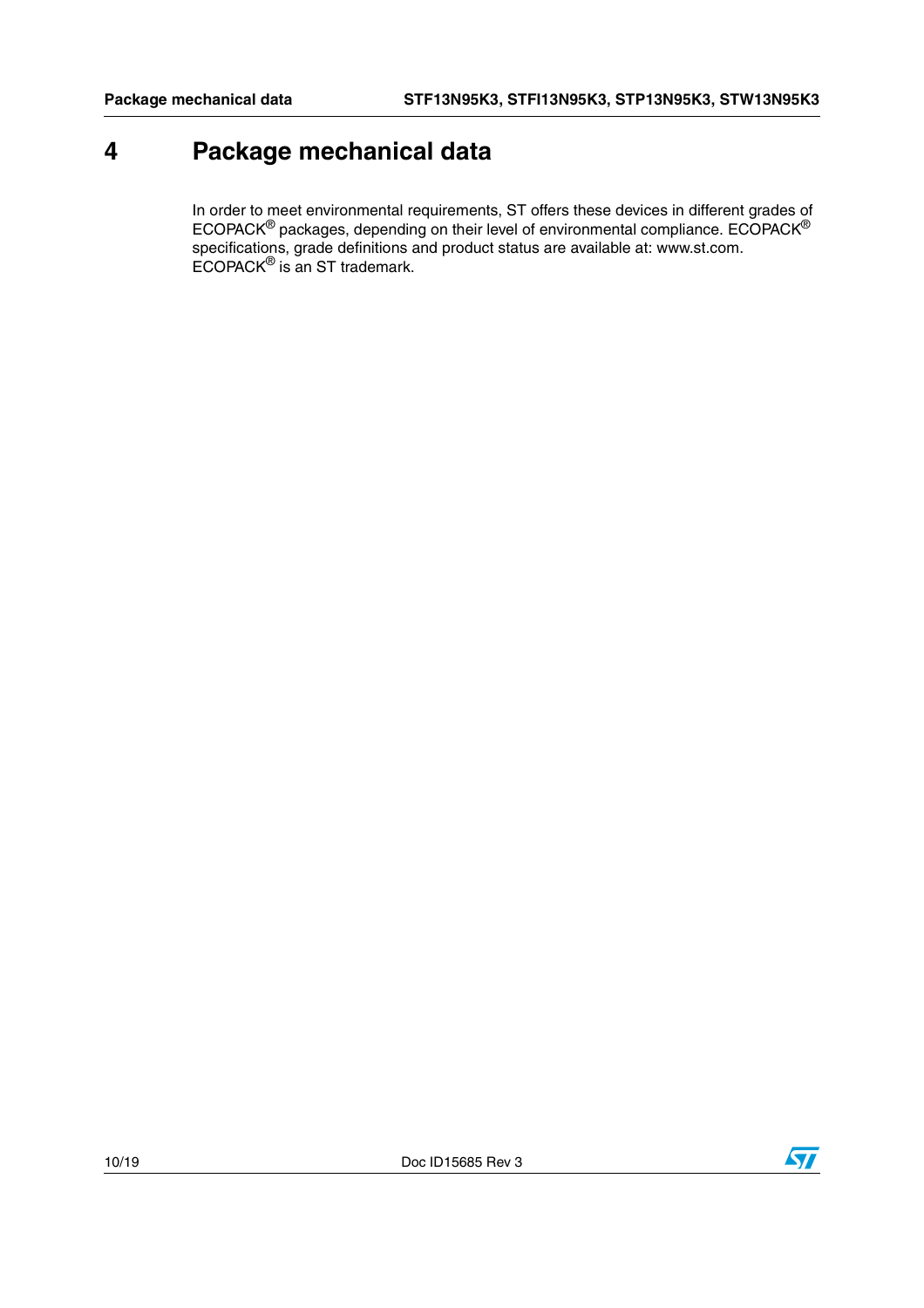| Dim.                      | $\mathop{\mathsf{mm}}\nolimits$ |      |              |
|---------------------------|---------------------------------|------|--------------|
|                           | Min.                            | Typ. | Max.         |
| $\boldsymbol{\mathsf{A}}$ | 4.4                             |      | 4.6          |
| $\sf B$                   | 2.5                             |      | 2.7          |
| D                         | 2.5                             |      | 2.75         |
| E                         | 0.45                            |      | $0.7\,$      |
| $\mathsf F$               | 0.75                            |      | $\mathbf{1}$ |
| F1                        | 1.15                            |      | 1.70         |
| F <sub>2</sub>            | 1.15                            |      | 1.70         |
| ${\mathsf G}$             | 4.95                            |      | $5.2\,$      |
| G <sub>1</sub>            | 2.4                             |      | 2.7          |
| $\boldsymbol{\mathsf{H}}$ | $10$                            |      | 10.4         |
| L2                        |                                 | $16$ |              |
| L3                        | 28.6                            |      | 30.6         |
| L4                        | $9.8\,$                         |      | $10.6$       |
| L5                        | 2.9                             |      | $3.6\,$      |
| $\mathsf{L6}$             | 15.9                            |      | 16.4         |
| L7                        | $\boldsymbol{9}$                |      | 9.3          |
| Dia                       | $\ensuremath{\mathsf{3}}$       |      | $3.2\,$      |

**Table 9. TO-220FP mechanical data**

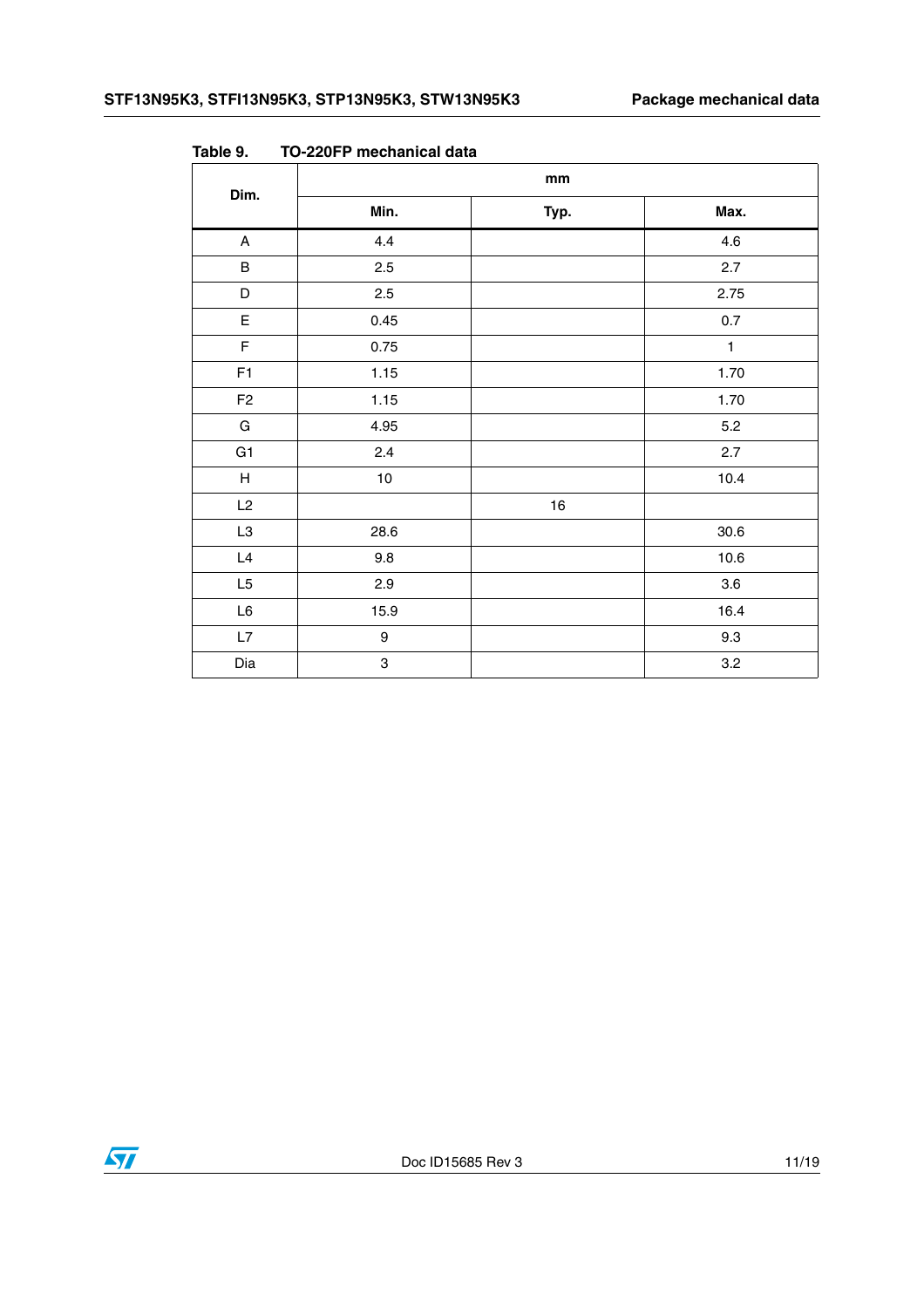**Figure 25. TO-220FP drawing**

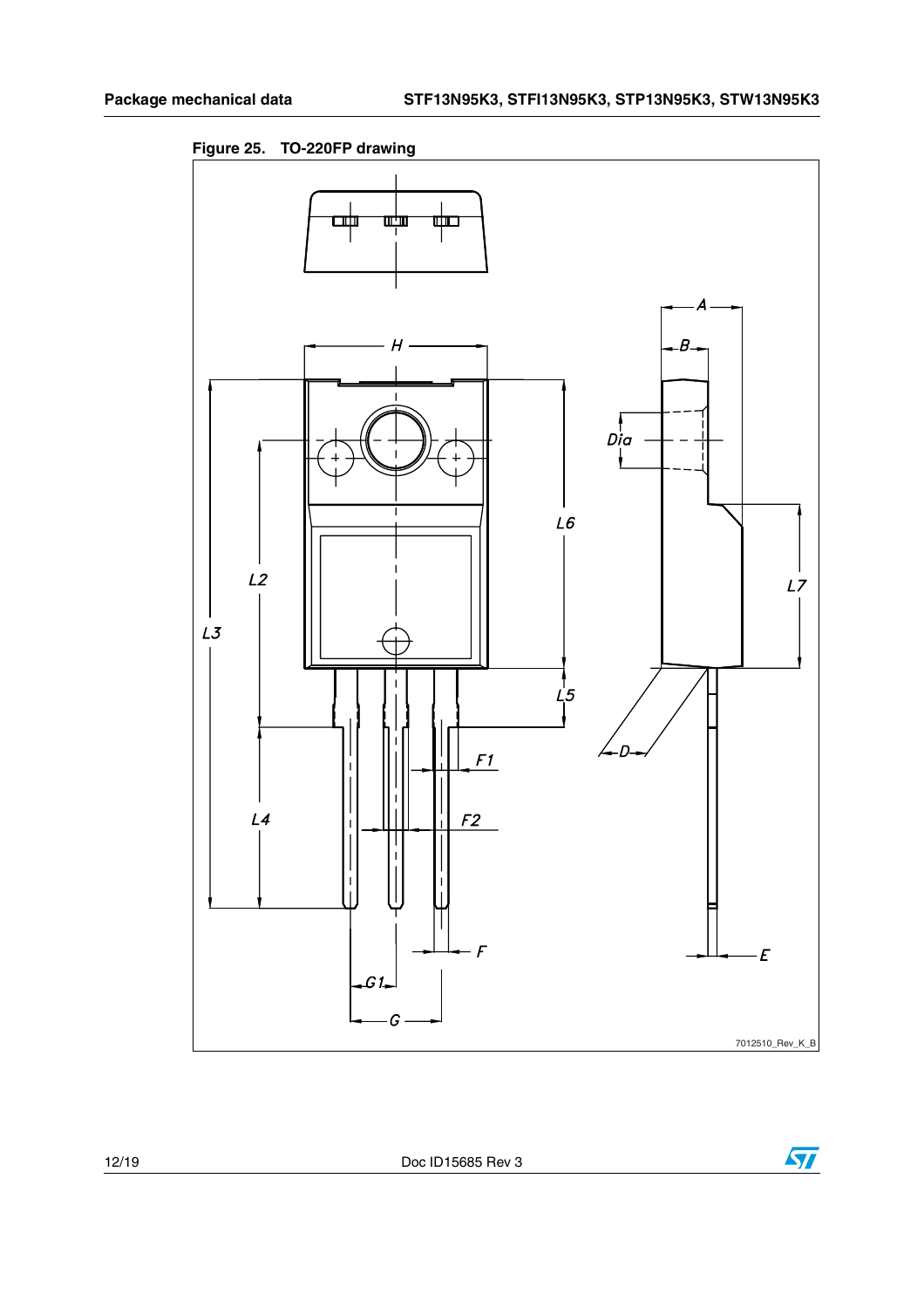| Dim.           | mm    |      |       |  |
|----------------|-------|------|-------|--|
|                | Min.  | Typ. | Max.  |  |
| A              | 4.40  |      | 4.60  |  |
| $\sf B$        | 2.50  |      | 2.70  |  |
| D              | 2.50  |      | 2.75  |  |
| D <sub>1</sub> | 0.65  |      | 0.85  |  |
| E              | 0.45  |      | 0.70  |  |
| F              | 0.75  |      | 1.00  |  |
| F <sub>1</sub> |       |      | 1.20  |  |
| G              | 4.95  |      | 5.20  |  |
| H              | 10.00 |      | 10.40 |  |
| L1             | 21.00 |      | 23.00 |  |
| L2             | 13.20 |      | 14.10 |  |
| L3             | 10.55 |      | 10.85 |  |
| L4             | 2.70  |      | 3.20  |  |
| L <sub>5</sub> | 0.85  |      | 1.25  |  |
| $\mathsf{L6}$  | 7.30  |      | 7.50  |  |

<span id="page-12-0"></span>**Table 10. I2PAKFP mechanical data**

### <span id="page-12-1"></span>**Figure 26. I2PAKFP drawing**



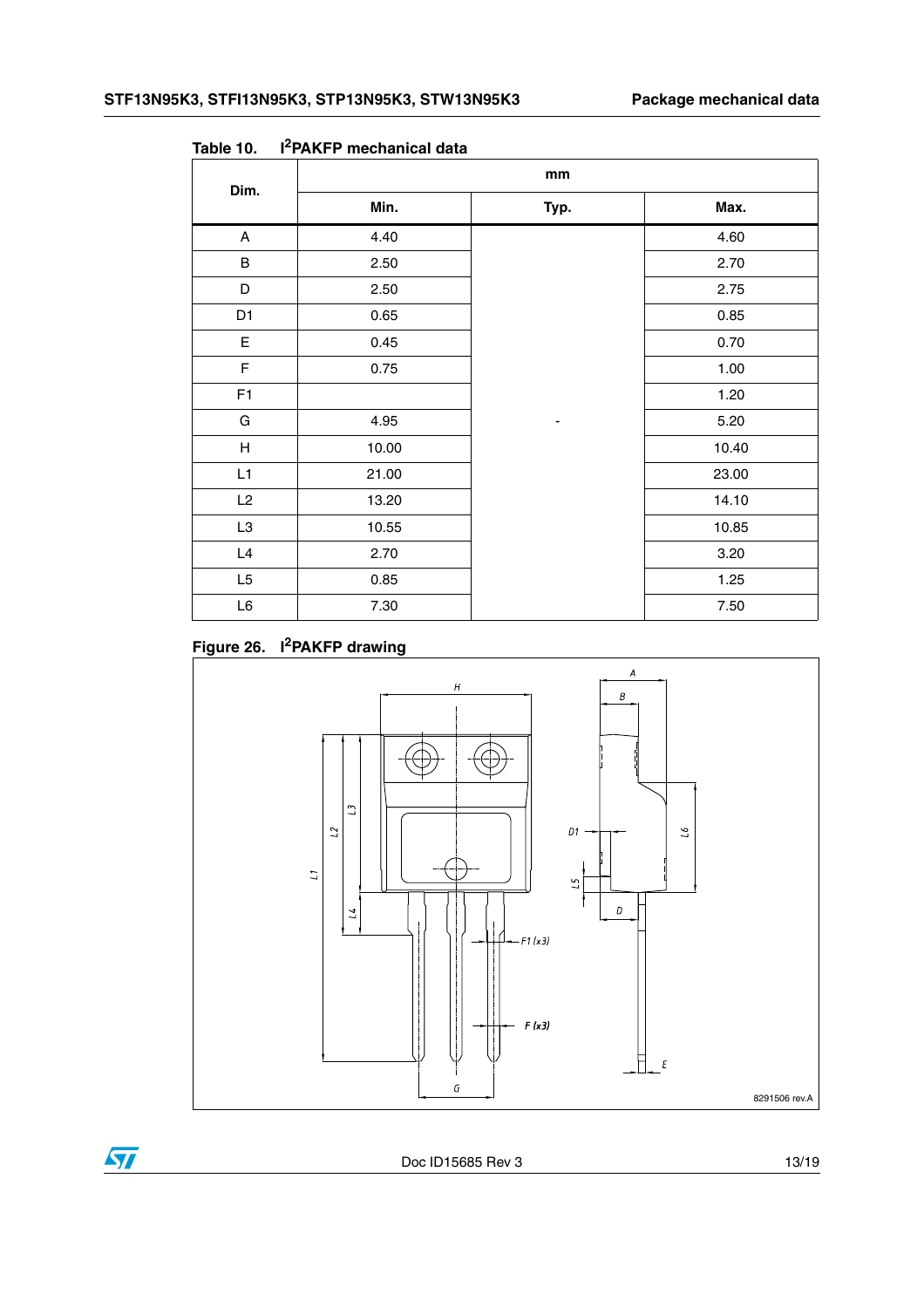|                                                                                                             | mm       |       |          |
|-------------------------------------------------------------------------------------------------------------|----------|-------|----------|
| Dim.                                                                                                        | Min.     | Typ.  | Max.     |
| $\boldsymbol{\mathsf{A}}$                                                                                   | 4.40     |       | 4.60     |
| $\sf b$                                                                                                     | 0.61     |       | 0.88     |
| b1                                                                                                          | 1.14     |       | 1.70     |
| $\mathbf c$                                                                                                 | 0.48     |       | 0.70     |
| D                                                                                                           | 15.25    |       | 15.75    |
| D1                                                                                                          |          | 1.27  |          |
| $\mathsf E$                                                                                                 | $10\,$   |       | 10.40    |
| e                                                                                                           | 2.40     |       | 2.70     |
| e1                                                                                                          | 4.95     |       | 5.15     |
| $\mathsf F$                                                                                                 | 1.23     |       | 1.32     |
| H1                                                                                                          | 6.20     |       | 6.60     |
| J1                                                                                                          | 2.40     |       | 2.72     |
| $\mathsf{L}% _{0}\left( \mathsf{L}_{0}\right) ^{\ast }=\mathsf{L}_{0}\left( \mathsf{L}_{0}\right) ^{\ast }$ | 13       |       | 14       |
| L1                                                                                                          | $3.50\,$ |       | 3.93     |
| L20                                                                                                         |          | 16.40 |          |
| L30                                                                                                         |          | 28.90 |          |
| ØP                                                                                                          | 3.75     |       | $3.85\,$ |
| ${\sf Q}$                                                                                                   | 2.65     |       | 2.95     |

**Table 11. TO-220 type A mechanical data**

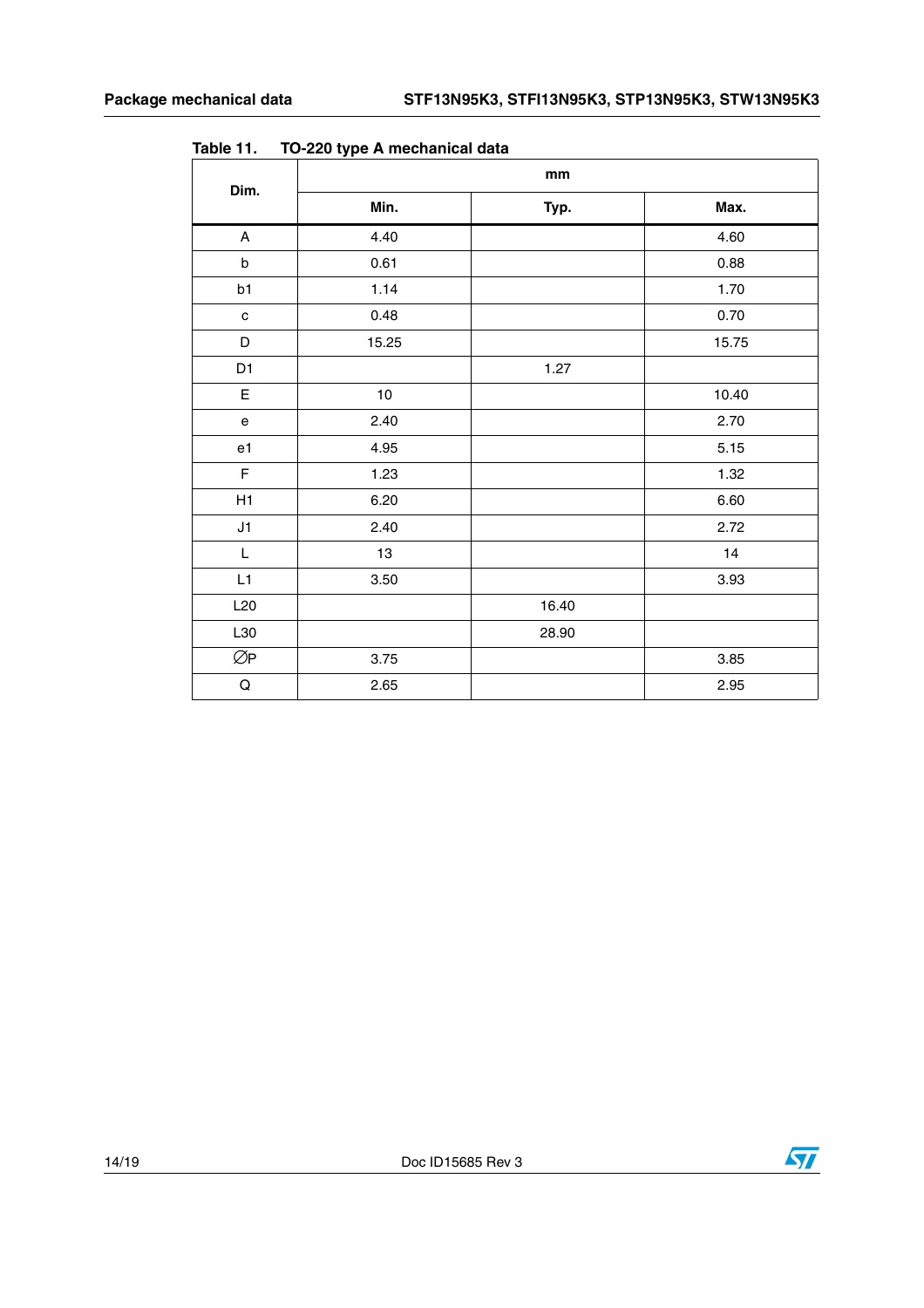

**Figure 27. TO-220 type A drawing**

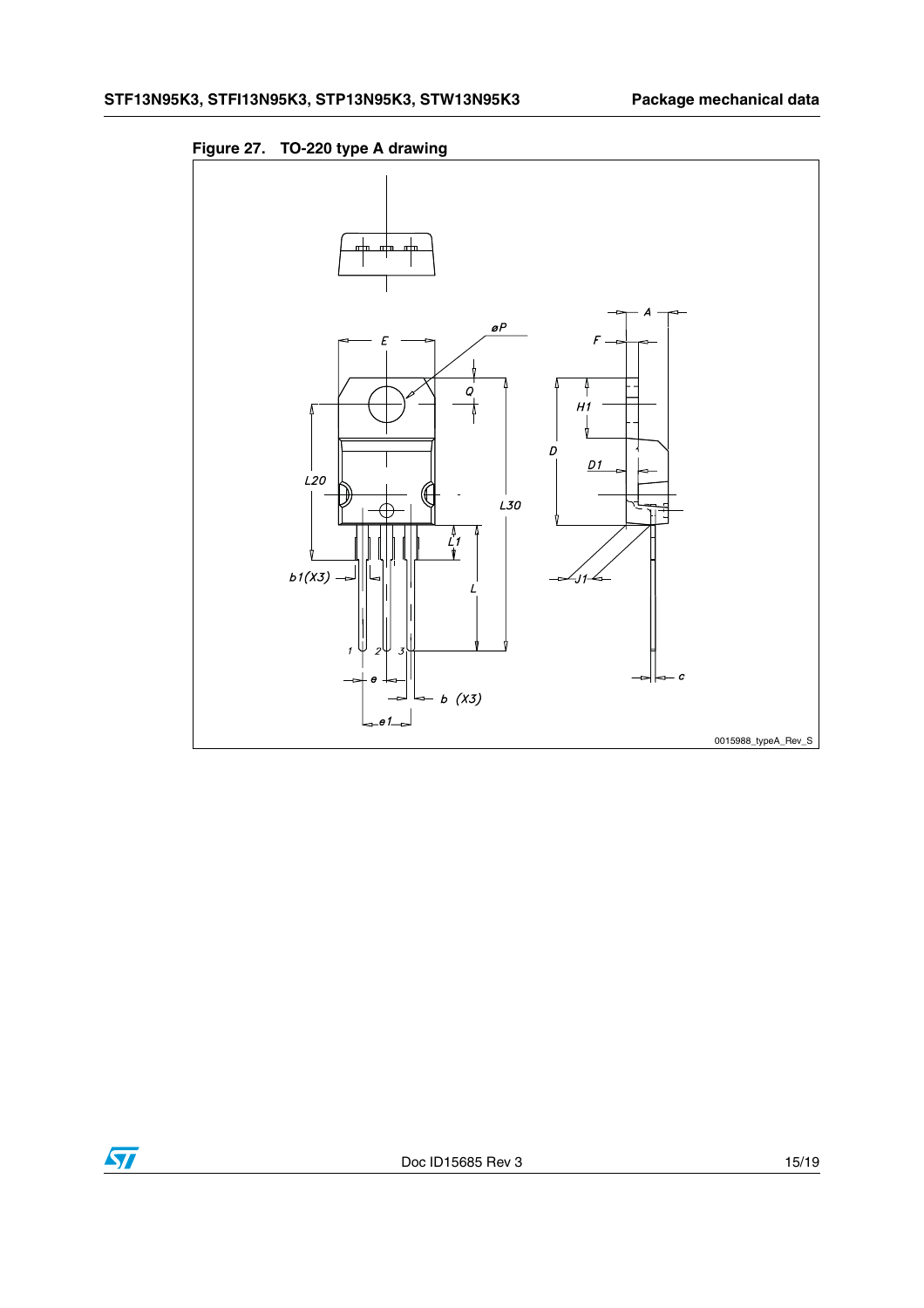| Dim.                                       | mm.   |       |       |  |
|--------------------------------------------|-------|-------|-------|--|
|                                            | Min.  | Typ.  | Max.  |  |
| Α                                          | 4.85  |       | 5.15  |  |
| A1                                         | 2.20  |       | 2.60  |  |
| $\sf b$                                    | 1.0   |       | 1.40  |  |
| b1                                         | 2.0   |       | 2.40  |  |
| b <sub>2</sub>                             | 3.0   |       | 3.40  |  |
| ${\bf c}$                                  | 0.40  |       | 0.80  |  |
| $\mathsf D$                                | 19.85 |       | 20.15 |  |
| E                                          | 15.45 |       | 15.75 |  |
| $\mathsf{e}% _{0}\left( \mathsf{e}\right)$ | 5.30  | 5.45  | 5.60  |  |
| L                                          | 14.20 |       | 14.80 |  |
| L1                                         | 3.70  |       | 4.30  |  |
| L2                                         |       | 18.50 |       |  |
| ØP                                         | 3.55  |       | 3.65  |  |
| ØR                                         | 4.50  |       | 5.50  |  |
| $\mathbf S$                                | 5.30  | 5.50  | 5.70  |  |

**Table 12. TO-247 mechanical data**



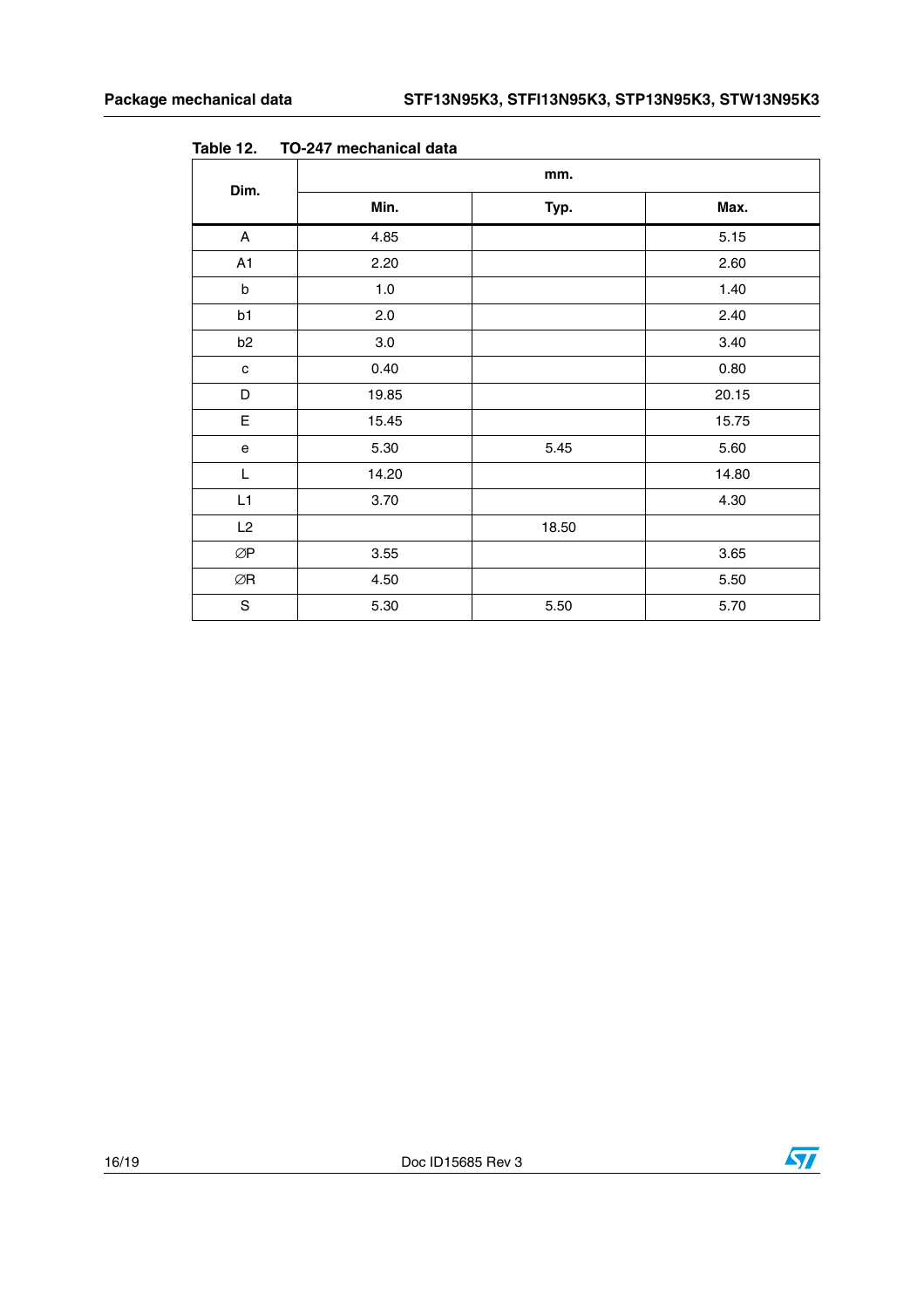

**Figure 28. TO-247 drawing**

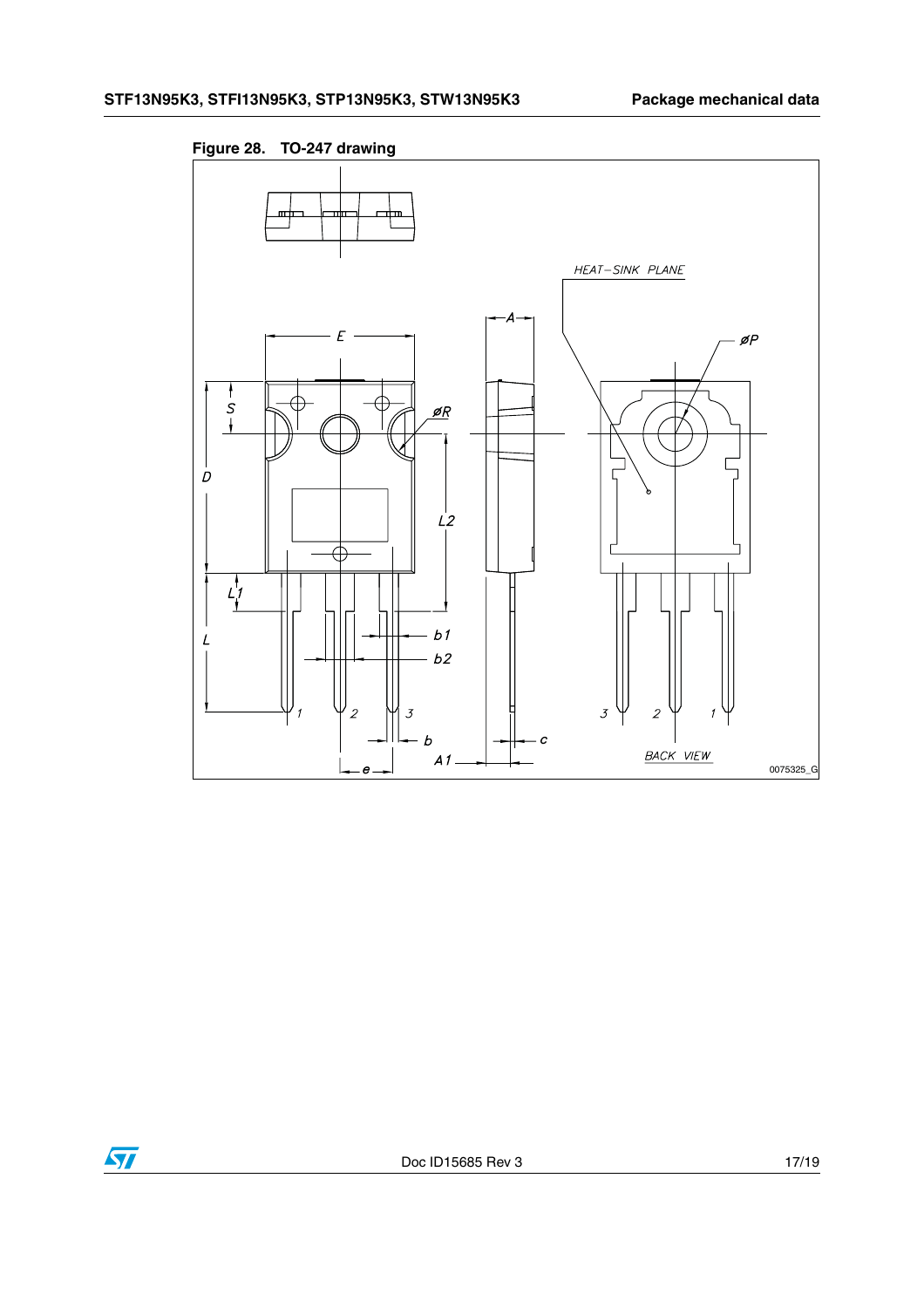# <span id="page-17-0"></span>**5 Revision history**

| Table 13. | <b>Document revision history</b> |
|-----------|----------------------------------|
|-----------|----------------------------------|

| <b>Date</b> | <b>Revision</b> | <b>Changes</b>                                                                                                                                                                                                                                                                                                                                                              |
|-------------|-----------------|-----------------------------------------------------------------------------------------------------------------------------------------------------------------------------------------------------------------------------------------------------------------------------------------------------------------------------------------------------------------------------|
| 15-May-2009 |                 | First release.                                                                                                                                                                                                                                                                                                                                                              |
| 02-Sep-2010 | 2               | Document status promoted from preliminary data to datasheet.                                                                                                                                                                                                                                                                                                                |
| 21-Jun-2012 | 3               | Added new device in I <sup>2</sup> PAKFP.<br>Table 1: Device summary, Table 2: Absolute maximum ratings,<br>Table 3: Thermal data, Figure 2: Safe operating area for TO-<br>220FP and PPAKFP, Figure 3: Thermal impedance for TO-<br>220FP and PPAKFP have been modified accordingly.<br>Table 10: PPAKFP mechanical data and Figure 26: PPAKFP<br>drawing have been added. |